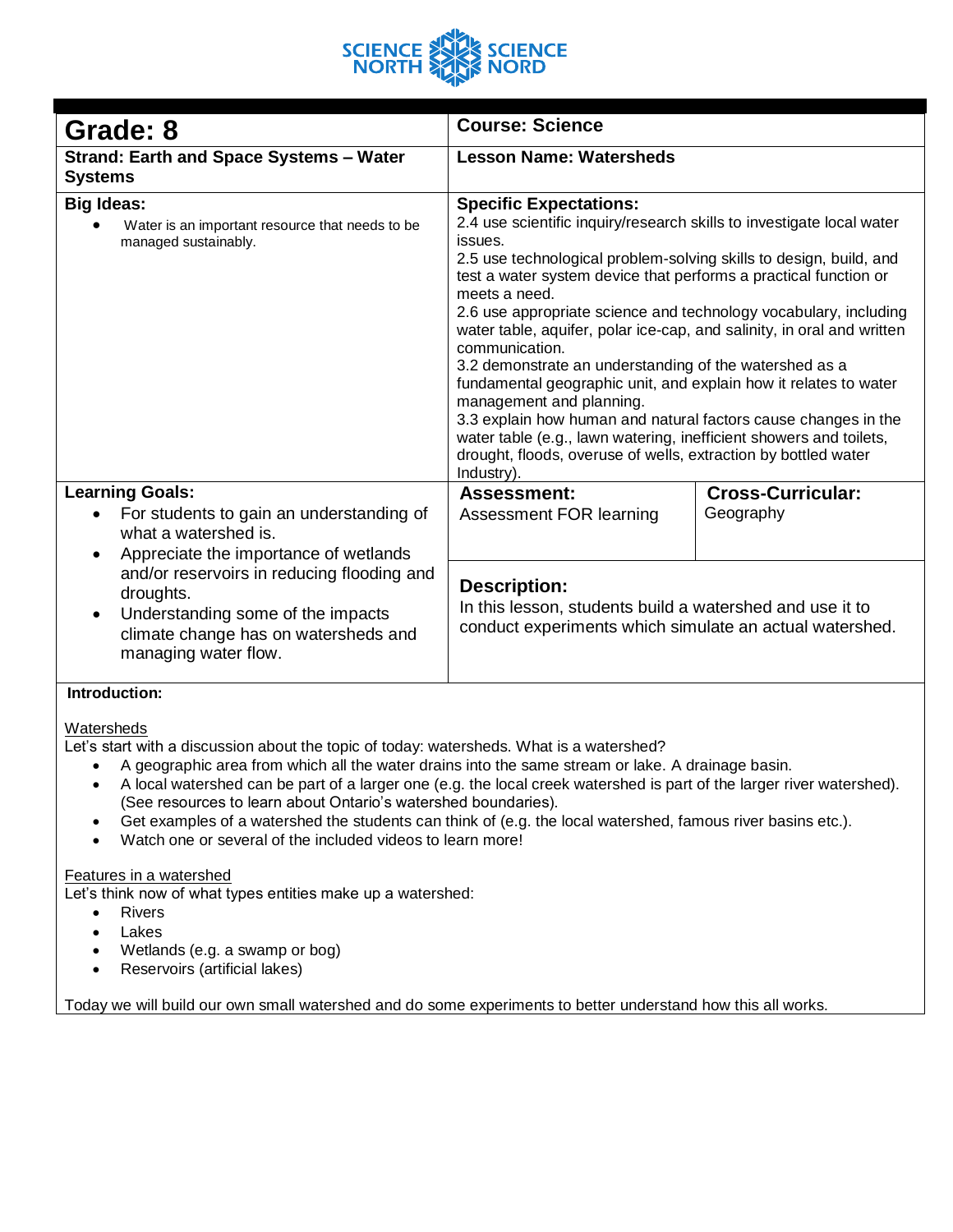

#### **Action:**

This lesson will work well if students are in groups of 2 or 3.

#### **Creating the Watershed model:**

- Give each group a piece of Styrofoam, a sharpie, and something to scrape the Styrofoam with (knives, coarse sandpaper, or even a fork or spoon to use as a scraping tool work well).
- Instructions:
	- o Draw a watershed on your foam. Include:
		- A **stream** from one end of the foam to the other
		- At least one **lake or reservoir** BUT leave a little bit of foam so it's **NOT YET CONNECTED** to the stream (for now)
		- A **wetland** (also NOT connected to the stream for now)
	- $\circ$  Let's talk about the wetland a little. How could we make a model of a wetland? (It should be something that can hold water). A good solution is to **use a sponge for your wetland**. It will absorb water much like a real wetland! So – what you will do is mark an area the size of the sponge you receive and then make a hole deep enough to fit the whole sponge.
	- o Use your tools to **cut out the channels and holes** (lakes and wetlands) you drew. Make the sides (close to) vertical and at least 1 cm deep.
	- o This will be a bit messy so one student's job should be to **collect the Styrofoam bits** and put them in a bag.
		- Fun option: pick the small bits up using static electricity: blow up a balloon rub it on a piece of clothing, then drag it through the foam bits and rub them off the balloon inside the bag  $\circledcirc$

#### **Testing model:**

NOTE: If groups have a plastic bin to catch water runoff then they can get water in a pitcher from the sink and do the testing at their desk. Otherwise students will have to take turns at the sink.

- Place the model in the bin/sink and incline gently (you can try a steeper slope to see what happens)
- Slowly pour water in the top of the channel(s).
- If banks overflow, pour water more slowly and/or use a lower slope. If water still overflows, make your channels deeper!
- Once you are happy with how your model works do the following experiments, filling in the included worksheet.

#### **Experiments:**

- 1. **Pour water onto the model**. Describe what happens. Does the water accumulate anywhere? Does it overflow anywhere?
- 2. Pour the water over the model **faster.** Is there flooding? Is the amount of water leaving the watershed the same as the amount entering?
- 3. **Open up the reservoir** (by removing foam separating it from stream). Ensure that the water flows into the reservoir. Compare the flooding above the reservoir to the flooding that occurred below the reservoir. Compare your results to the scenario without the reservoir, considering how much water flowed out of the watershed.
- 4. **Open up the sponge wetland**. Repeat experiments again and compare results.
- 5. **Investigate Groundwater**. Place a straw or thin tube into the bin and make sure there is some water in it. This is your groundwater. Draw the water up through the straw and make it run down the watershed. Look at what happens if the runoff does not return to the groundwater etc.

### **Consolidation/ Extension(s):**

**Discussion:**

- How did the reservoir and wetland affect the watershed? (They both retain water. They can reduce flow rate. Flooding downstream will be less. A reservoir can be used to supply water during a drought. Etc.)
- Wetlands act just like sponges. They can absorb a lot of water during a flood. This water is then only slowly released back into streams, reducing flooding downstream.
	- o Wetlands provide capacity for streams to absorb extra water.
	- o When we destroy wetlands we increase the risk of flooding downstream.
	- o Wetlands also help to clean the water (more on that in lesson 2)
- With climate change we predict that there will be both more intense flooding and droughts happening. How can that affect watersheds? Would reservoirs and wetlands become more important? (yes)
	- What do communities have to do to adapt to a changing climate?
		- o How might YOUR community adapt?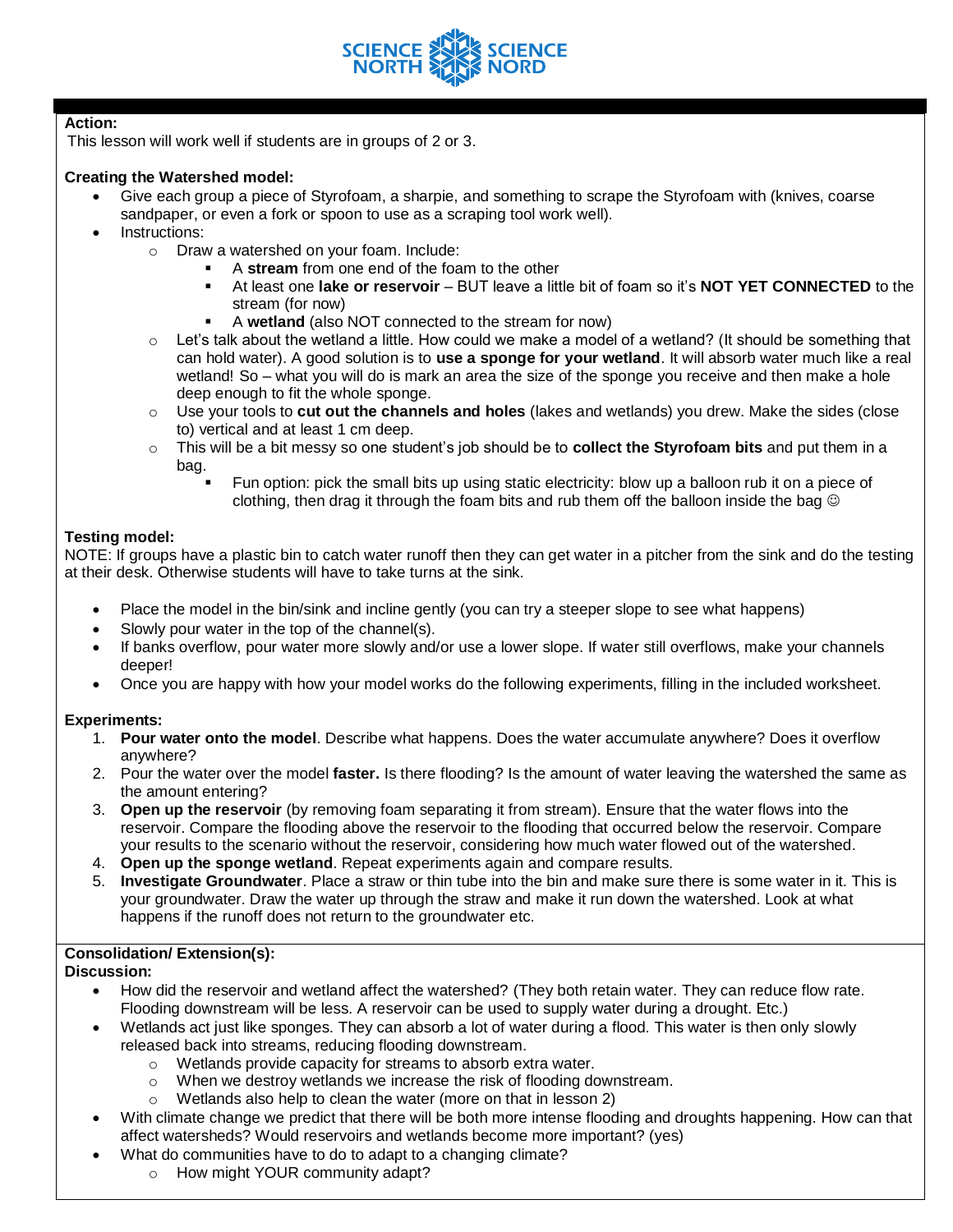

• Make a proposal for a local water management plan based on what you learned. What rules will developers have to follow (e.g. build reservoirs, preserve wetlands, etc.)? What areas can be developed, and what areas can't?

#### **Materials/Resources:**

PowerPoint slides contain some useful images for this lesson.

Activity materials (for each group):

- Sharpies
- A piece of Styrofoam (or other material that can be easily shaped), at least 12'' on a side and 1.5'' or 2'' thick. (Get it from the insulation section of your local home improvement store)
- Sandpaper, knives or other tools to cut channels in the foam.
- A sponge
- A bag to collect Styrofoam bits and optionally a balloon to pick up Styrofoam bits
- Optional:
	- o plastic bins to catch water running off the watershed model
	- o containers to pour water from (e.g. milk jugs)

Watershed maps:

- Watershed locator:<https://www.ontario.ca/environment-and-energy/great-lakes-watershed-locator>
- OMNR watershed mapping[: http://www.gisapplication.lrc.gov.on.ca/OFAT/Index.html?site=OFAT&viewer=OFAT&locale=en-](http://www.gisapplication.lrc.gov.on.ca/OFAT/Index.html?site=OFAT&viewer=OFAT&locale=en-US)[US](http://www.gisapplication.lrc.gov.on.ca/OFAT/Index.html?site=OFAT&viewer=OFAT&locale=en-US)

Videos on watersheds:

- A great basic introduction:<https://youtu.be/QOrVotzBNto>
- Nice quick explanation and thinking about how water flows through the watershed "tree": <https://www.youtube.com/watch?v=b98kdNGYZt0>
- A really comprehensive (AND fun) introduction, but US oriented:<https://youtu.be/2pwW2rlGIa8>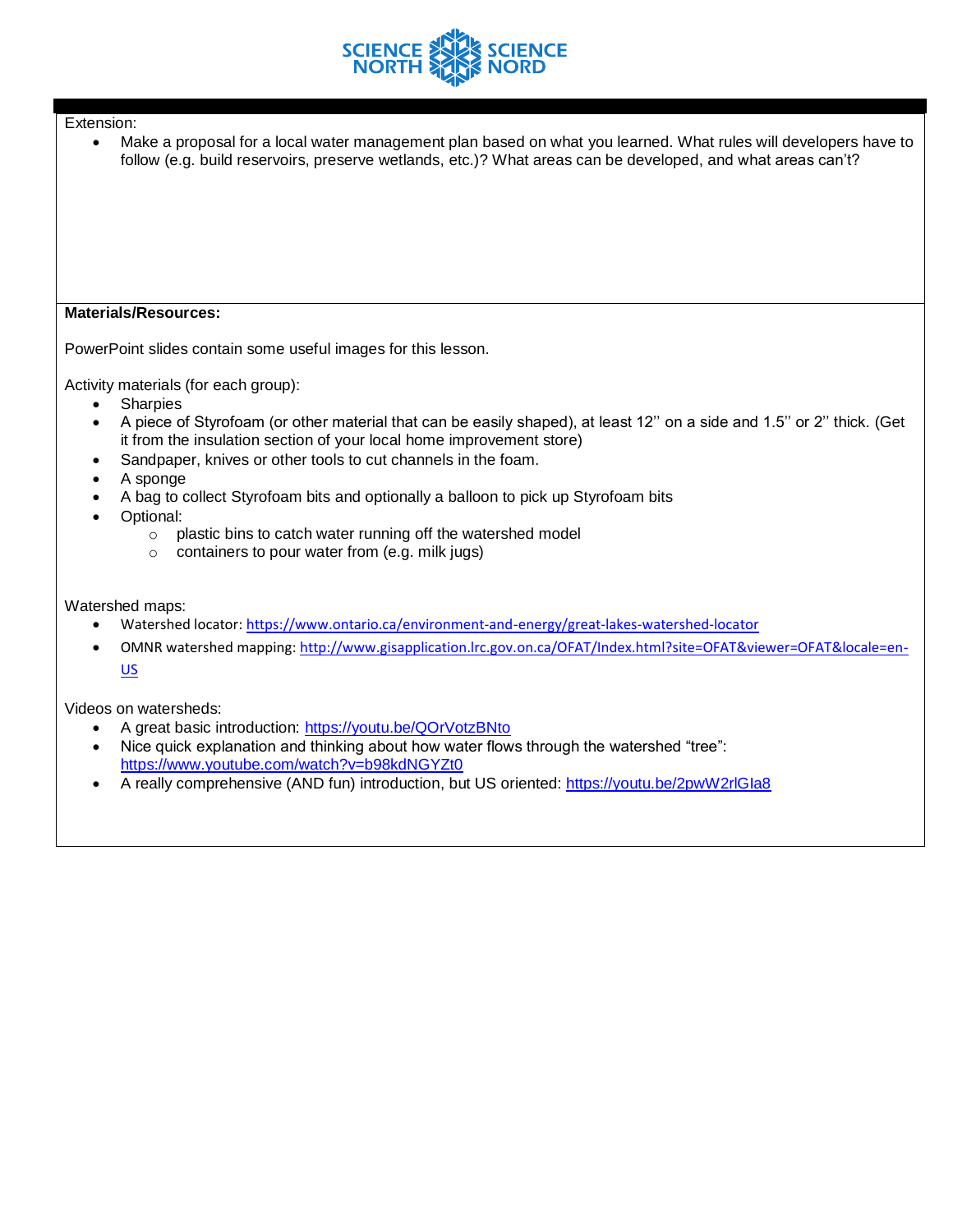

## **Worksheet – Wetlands**

1. Pour water into the watershed at the top. Describe what happens with as much detail as you can.

2. Repeat the experiment, but first note the amount of water you are going to release.

Mark the waterline on your container or record amount: \_\_\_\_\_\_\_\_\_\_\_\_\_\_\_\_\_\_ ml

Capture the water running off the watershed. How much water do you capture?

Mark the waterline on your container or record amount:  $\blacksquare$ 

How does this compare to the amount of water you released at the top?

3. Pour the water into the watershed again but this time pour it faster. Describe what happens and how it differs from your first experiment.

4. With the reservoir opened so water can flow into it, pour water into the watershed again. How does the result differ from before? Record how much water you released on how much you captured this time at the bottom.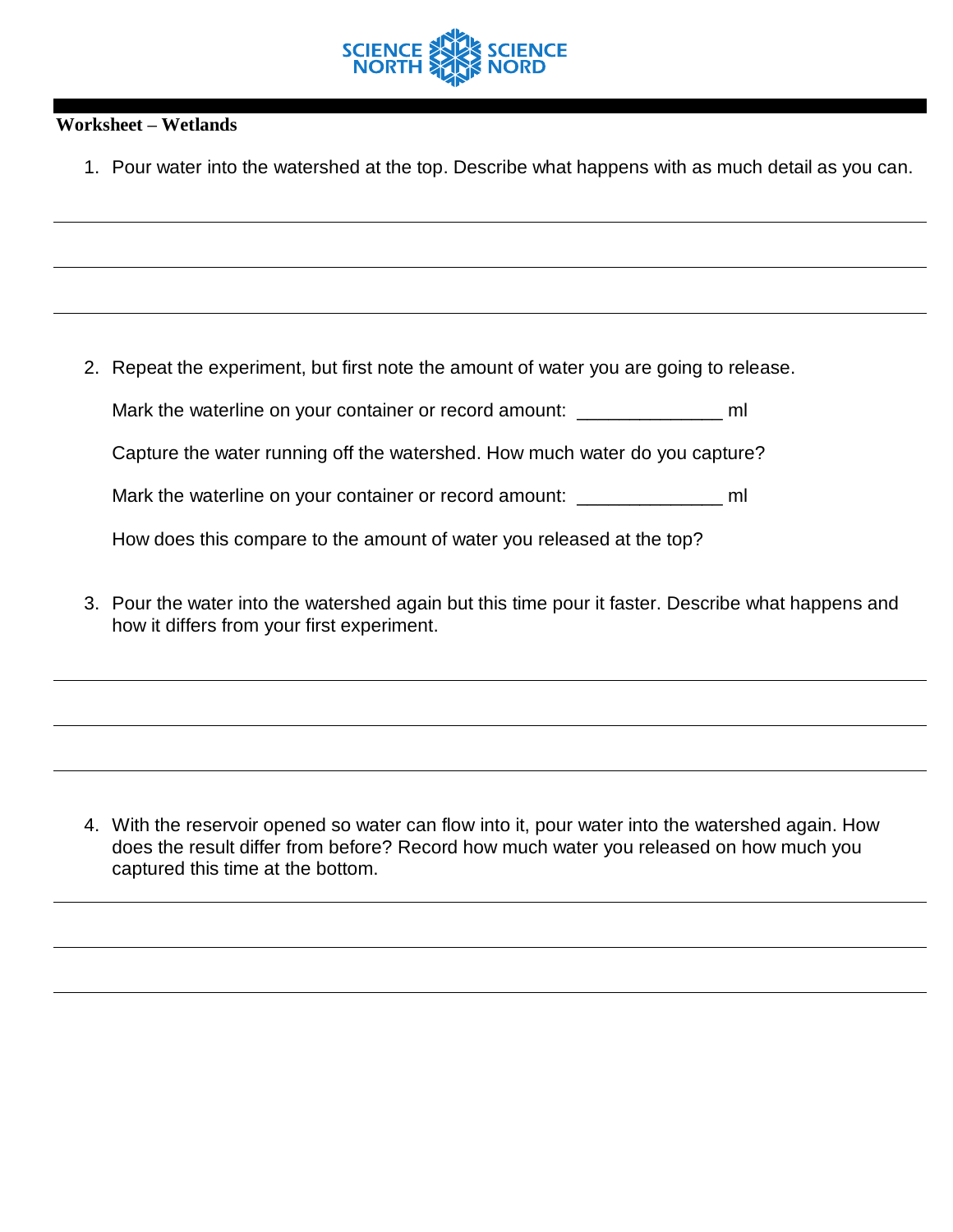

5. With the wetland (sponge) now accessible to the water as well repeat your experiments again. How does the wetland affect water flow and flooding below it in the watershed? How does it affect how much of the water initially released flows out of the watershed at the end?